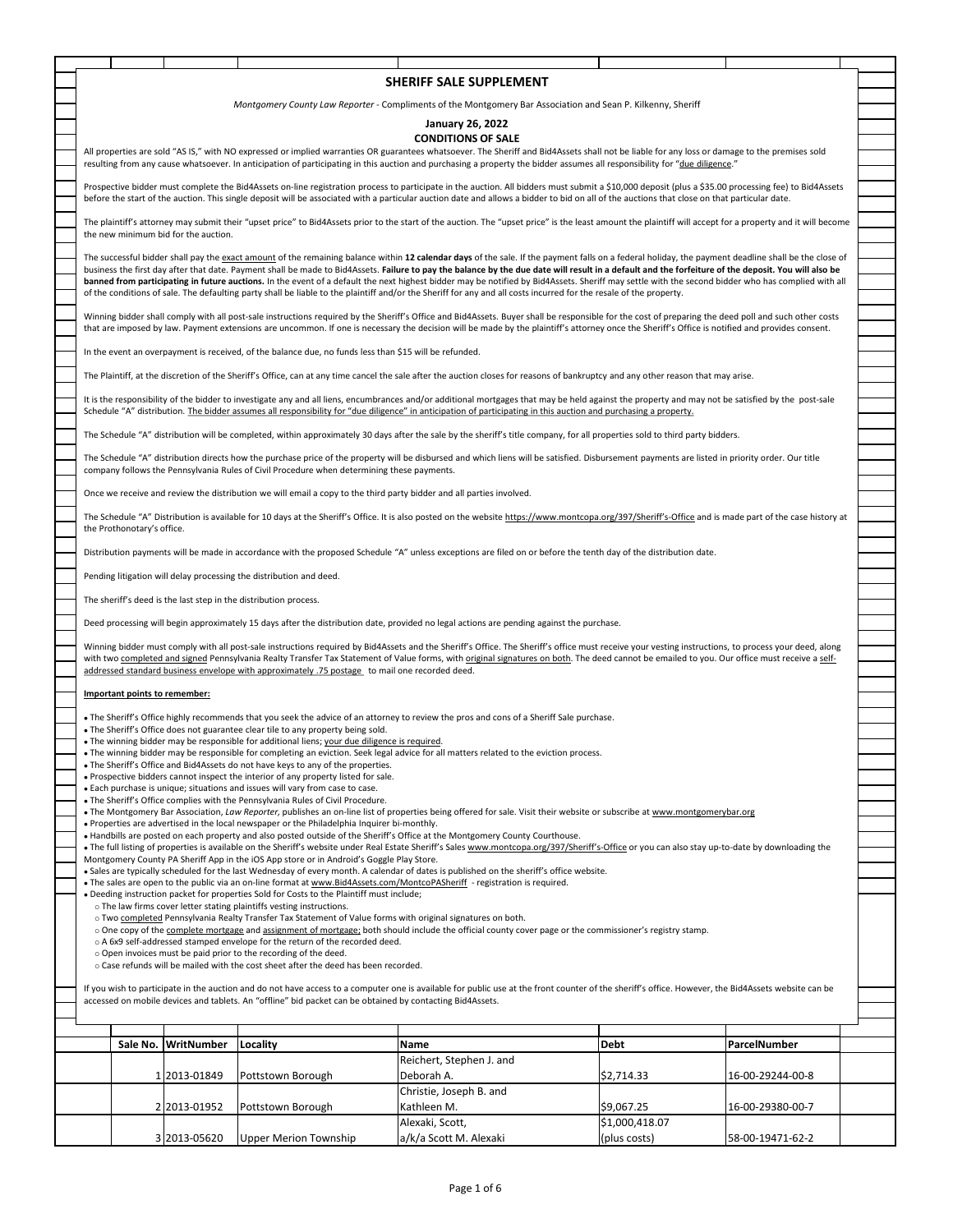|  | Sale No. WritNumber | Locality                         | Name                            | <b>Debt</b>               | ParcelNumber        |  |
|--|---------------------|----------------------------------|---------------------------------|---------------------------|---------------------|--|
|  |                     |                                  | Betesh, Marvin (Dec'd),         |                           |                     |  |
|  |                     |                                  | Helen Jeri Betesh and           |                           |                     |  |
|  | 4 2013-06601        | Cheltenham Township              | <b>United States of America</b> | \$15,708.94               | 31-00-2428-00-7     |  |
|  |                     |                                  |                                 |                           |                     |  |
|  |                     |                                  | White, Joseph and               |                           |                     |  |
|  | 5 2013-09920        | Jenkintown Borough               | Jennifer                        | \$232,164.25              | 10-00-00832-00-4    |  |
|  |                     |                                  | Cupo, Natalie, Executrix        |                           |                     |  |
|  | 6 2013-21502        | Whitemarsh Township              | of the Estate of Eric Kenworthy | \$562,021.20              | 65-00-11476-00-6    |  |
|  | 7 2013-28484        | <b>Upper Providence Township</b> | Bertino, Carolyn L.             | \$1,422,639.13            | 61-00-03370-07-3    |  |
|  |                     |                                  |                                 |                           |                     |  |
|  |                     |                                  | Peta Jr., Frank J. and          | \$111,988.40              |                     |  |
|  | 8 2013-35851        | Lower Merion Township            | Anna Marie                      | (plus interest and costs) | 40-00-33872-00-9    |  |
|  |                     |                                  | Leader, Gary Stephen,           |                           |                     |  |
|  |                     |                                  | Sandra A. and                   |                           |                     |  |
|  |                     |                                  |                                 |                           |                     |  |
|  | 9 2014-11568        | <b>Upper Pottsgrove Township</b> | United States of America        | \$24,504.31               | 60-00-02836-00-2    |  |
|  |                     |                                  | Laws Sr., Daniel, Executor      |                           |                     |  |
|  |                     |                                  | of the Estate of                |                           |                     |  |
|  | 10 2014-18473       | Pottstown Borough                | Frances Marie Laws (Dec'd)      | \$12,389.55               | 16-00-19016-00-3    |  |
|  | 11 2014-21128       | Pottstown Borough                | Faison, Erica L.                | \$10,417.06               | 16-00-01408-00-7    |  |
|  |                     |                                  | Fazio, Robert Bruce and         | \$1,117,858.66            |                     |  |
|  |                     |                                  | Upper Indian Head Road          | (plus interest to         |                     |  |
|  | 12 2014-24970       | Upper Providence Township        | Development, LLC, Real Owner    | Sale date)                | 61-00-02653-01-3    |  |
|  |                     |                                  |                                 |                           |                     |  |
|  | 13 2014-27788       | West Pottsgrove Township         | Brant, Shannell                 | \$138,665.86              | 64-00-01069-00-1    |  |
|  | 14 2015-09106       | Cheltenham Township              | Ricci, Emil T. and Barbara      | \$8,879.05                | 31-00-15787-00-4    |  |
|  |                     |                                  | Harris Jr., Alexander and       |                           |                     |  |
|  |                     |                                  | Cathedral from Heaven Cogic,    |                           |                     |  |
|  | 15 2015-09360       | Cheltenham Township              | Real Owner                      | \$1,767.38                | 31-00-09499-00-1    |  |
|  | 16 2015-09609       | <b>Upper Moreland Township</b>   | Kerr, John                      | \$307,256.21              | 59-00-00485-14-9    |  |
|  | 17 2015-12866       | Lower Providence Township        | Chung, Julie I. and Joshua I.   | \$189,193.43              | 43-00-00954-09-2    |  |
|  | 18 2015-20205       | Lower Merion Township            | Baker, Donnamarie               | \$114,818.87              | 40-00-24780-00-2    |  |
|  |                     |                                  | Kovolski, William B. and        |                           |                     |  |
|  |                     |                                  |                                 |                           |                     |  |
|  | 19 2015-23571       | Lower Merion Township            | Kathleen C.                     | \$571,832.07              | 40-00-09460-00-4    |  |
|  |                     |                                  | Oliver, Rena;                   |                           |                     |  |
|  |                     |                                  | Timothy Brian; and              |                           |                     |  |
|  | 20 2015-24845       | Hatboro Borough                  | Renaissance Trust of Hatboro    | \$692,028.27              | 08-00-05719-00-6    |  |
|  | 21 2016-00798       | Cheltenham Township              | Ackridge, Vernon D.             | \$95,559.60               | 31-00-13825-00-4    |  |
|  | 22 2016-04774       | Pottstown Borough                | Ludy, Karen L.                  | \$3,597.01                | 16-00-11748-00-8    |  |
|  |                     |                                  |                                 |                           | 31-00-05488-00-7(A) |  |
|  | 23 2016-04840       | Cheltenham Township              | 613 Sonada Associates, LLC      | \$572,462.70              | 31-00-05491-00-4(B) |  |
|  | 24 2016-04960       |                                  |                                 | \$294,014.61              | 30-00-14184-00-6    |  |
|  |                     | Abington Township                | Lee, Tommie Maree Carey         |                           |                     |  |
|  |                     |                                  | Lindsey, Marilyn B. and         |                           |                     |  |
|  | 25 2016-05689       | Norristown Borough               | <b>Curtis Charles</b>           | \$91,630.04               | 13-00-11640-00-2    |  |
|  | 26 2016-07460       | Pottstown Borough                | Lloyd, Jemal                    | \$7,709.96                | 16-00-25244-00-3    |  |
|  | 27 2016-09921       | Pottstown Borough                | Ray, Donna                      | \$3,168.47                | 16-00-30028-00-7    |  |
|  | 28 2016-12708       | Pottstown Borough                | Ludy, Karen L.                  | \$7,880.43                | 16-00-11808-00-2    |  |
|  |                     |                                  | Randel, William H. and          |                           |                     |  |
|  |                     |                                  | Linda M. Hell,                  |                           |                     |  |
|  |                     |                                  |                                 |                           |                     |  |
|  |                     |                                  | a/k/a Linda Hell,               |                           |                     |  |
|  |                     |                                  | a/k/a Linda M. Showaker,        |                           |                     |  |
|  | 29 2016-13608       | Horsham Township                 | a/k/a Linda Showaker            | \$264,623.74              | 36-00-04642-00-2    |  |
|  |                     |                                  | Didio, James and                |                           |                     |  |
|  | 30 2016-14191       | Lower Merion Township            | Marla J. Green                  | \$2,023,853.32            | 40-00-37892-00-3    |  |
|  |                     |                                  | Millar, Kimberly Spaid and      |                           |                     |  |
|  | 31 2016-26197       | Abington Township                | Shirley Millar (Dec'd)          | \$3,044.03                | 30-00-47544-00-9    |  |
|  |                     |                                  | Hong, Myung Shin and            |                           |                     |  |
|  | 32 2016-27132       | <b>Hatfield Township</b>         | Jay Y. Yum                      | \$405,565.37              | 35-00-02890-23-8    |  |
|  |                     |                                  |                                 |                           |                     |  |
|  |                     |                                  | Jackson, Eric and               |                           |                     |  |
|  | 33 2016-27514       | Lower Merion Township            | Michele Jackson                 | \$432,257.26              | 40-00-04916-00-3    |  |
|  |                     |                                  | Discavage, George W. and        |                           |                     |  |
|  | 34 2016-29569       | Abington Township                | Jean Ann                        | \$1,962.24                | 30-00-52808-00-1    |  |
|  |                     |                                  | Organtini, Christopher A. and   |                           |                     |  |
|  | 35 2017-01630       | Norristown Borough               | Dawn M.                         | \$86,413.19               | 13-00-21644-00-6    |  |
|  |                     |                                  | Davis Jr., James R.,            |                           |                     |  |
|  | 36 2017-02042       | Cheltenham Township              | as Sole Owner                   | \$590,848.11              | 31-00-23074-00-7    |  |
|  |                     |                                  | Abbagnaro, David J. and         |                           |                     |  |
|  |                     |                                  |                                 |                           |                     |  |
|  | 37 2017-05789       | North Wales Borough              | Michele                         | \$267,352.74              | 14-00-00468-00-4    |  |
|  | 38 2017-09457       | Upper Pottsgrove Township        | Hess, Melissa D.                | \$2,170.77                | 60-00-01231-00-5    |  |
|  |                     |                                  | Hurley, Megan A.;               |                           |                     |  |
|  |                     |                                  | Kathleen Marco; and             |                           |                     |  |
|  | 39 2017-09517       | <b>Upper Moreland Township</b>   | Steven G. Hurley                | \$346,657.77              | 59-00-11749-00-9    |  |
|  |                     |                                  |                                 |                           |                     |  |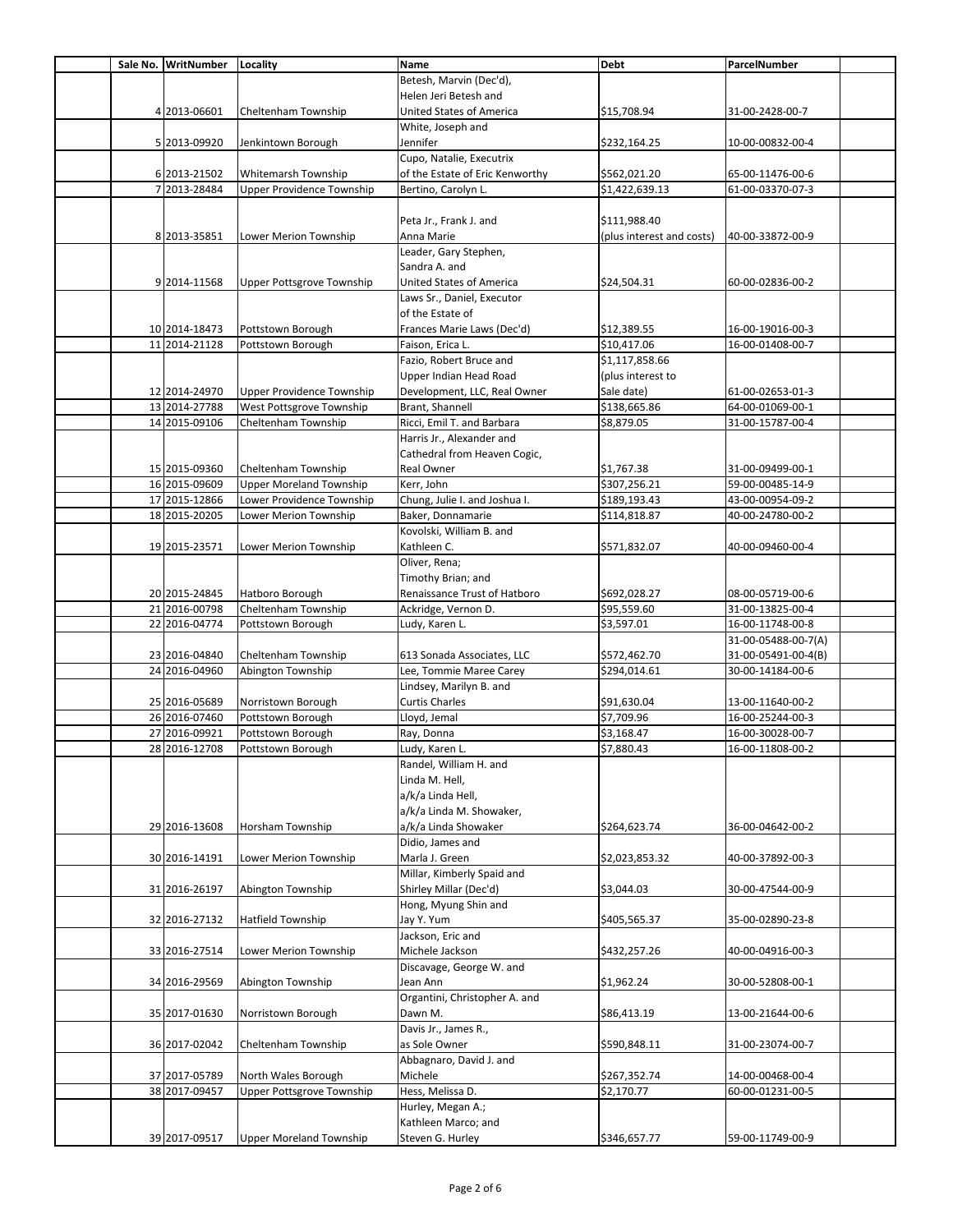|  | Sale No. WritNumber Locality |                                | Name                               | <b>Debt</b>             | ParcelNumber     |  |
|--|------------------------------|--------------------------------|------------------------------------|-------------------------|------------------|--|
|  |                              |                                | Humphreys, Richard L.;             |                         |                  |  |
|  |                              |                                | Richard B.;                        |                         |                  |  |
|  | 40 2017-14831                | Hatboro Borough                | Christine V., et al.               | \$300,126.93            | 08-00-05467-00-6 |  |
|  | 41 2017-15303                | Lower Merion Township          | Pollitt, Anthony                   | \$204,571.67            | 40-00-47948-00-9 |  |
|  |                              |                                | Watson, Shawn D. and               |                         |                  |  |
|  | 42 2017-15792                | Lower Pottsgrove Township      | United States of America           | \$9,507.53              | 42-00-02521-00-2 |  |
|  |                              |                                | Wezel, Steven J. and               |                         |                  |  |
|  |                              |                                |                                    | \$2,342.76              | 42-00-01254-21-3 |  |
|  | 43 2017-16525                | Lower Pottsgrove Township      | Mary Beth                          |                         |                  |  |
|  | 44 2017-16755                | Cheltenham Township            | Miller, Yvonne O.                  | \$17,809.41             | 31-00-05686-00-7 |  |
|  |                              |                                |                                    | \$33,793.97             |                  |  |
|  |                              |                                | Heyward, Isiah and                 | $( $53,527.21-$         |                  |  |
|  | 45 2017-19170                | Lower Merion Township          | Roslyn                             | \$19,733.24 (credit)    | 40-00-11150-62-7 |  |
|  |                              |                                |                                    | \$10,512.35             |                  |  |
|  |                              |                                | Gwin, Carolyn and                  | ( \$14,512.35           |                  |  |
|  | 46 2017-19310                | <b>Upper Moreland Township</b> | Barbara W. (Dec'd)                 | less \$4,000.00 credit) | 59-00-19898-14-9 |  |
|  |                              |                                | Sims, Duane M., Executor           |                         | 31-00-08482-00-1 |  |
|  | 47 2017-19678                | Cheltenham Township            | of the Estate of Armita B. Sims    | \$19,165.21             |                  |  |
|  | 48 2017-21585                | <b>Upper Moreland Township</b> | O'Donnell, Joseph                  | \$94,047.76             | 59-00-09886-00-9 |  |
|  |                              |                                | Montague, Scott D. (Mortgagor) and |                         |                  |  |
|  |                              |                                | Twyla Morgan-Montague              |                         |                  |  |
|  | 49 2017-26296                | Lower Gwynedd Township         | (Property Owner)                   | \$295,870.26            | 39-00-00545-00-2 |  |
|  |                              |                                | Sion, Frances S.;                  |                         |                  |  |
|  |                              |                                | Robert J.; and                     |                         |                  |  |
|  | 50 2017-27118                | Abington Township              | United States of America, et al.   | \$322,165.46            | 30-00-57140-00-7 |  |
|  |                              |                                | Lawson, Lance and                  |                         |                  |  |
|  | 51 2017-28513                | Norristown Borough             | Yvonne S.                          | \$224,472.24            | 13-00-06416-00-6 |  |
|  | 52 2018-00992                | Lower Pottsgrove Township      | White, Alex L.                     | \$2,208.43              | 42-00-05119-52-7 |  |
|  |                              |                                | Norris, Leon and                   |                         |                  |  |
|  | 53 2018-02125                | Norristown Borough             | Loretta                            | \$285,733.17            | 13-00-29184-03-5 |  |
|  | 54 2018-03527                | Upper Hanover Township         | Beale, Howard                      | \$102,134.26            | 57-00-03700-00-5 |  |
|  | 55 2018-06621                | <b>Bridgeport Borough</b>      | Williams, David C.                 | \$240,360.81            | 02-00-03224-08-6 |  |
|  |                              |                                |                                    |                         |                  |  |
|  |                              |                                | Chandler, Eric L. and              |                         |                  |  |
|  | 56 2018-07270                | Abington Township              | Cynthia Y.                         | \$372,995.31            | 30-00-06472-00-5 |  |
|  |                              |                                | Quarles, James F. and              |                         |                  |  |
|  | 57 2018-07703                | <b>Worcester Township</b>      | Michelle R.                        | \$325,216.97            | 67-00-02133-00-5 |  |
|  | 58 2018-07902                | Abington Township              | Nguyen, Lisa                       | \$150,209.25            | 30-00-35728-00-8 |  |
|  |                              |                                | Kenworthy-Ward, Kelley,            |                         |                  |  |
|  |                              |                                | Executrix of the Estate of         |                         |                  |  |
|  | 59 2018-08721                | Whitpain Township              | Jane M. Kenworthy, et al.          | \$377,947.39            | 66-00-00763-00-8 |  |
|  |                              |                                | Blue, Raymond and                  |                         | 31-00-22401-00-5 |  |
|  | 60 2018-08801                | Cheltenham Township            | Veronica I.                        | \$462,979.03            |                  |  |
|  |                              |                                | Fulton Jr., Robert J.,             |                         |                  |  |
|  | 61 2018-13286                | Upper Dublin Township          | a/k/a Robert J. Filton, Jr.        | \$233,469.00            | 54-00-12445-00-2 |  |
|  |                              |                                |                                    | \$236,611.00            |                  |  |
|  |                              |                                | Perry, Kathleen and                | (plus interest and      |                  |  |
|  | 62 2018-14017                | <b>Hatfield Township</b>       | Melissa Sirianni                   | attorney's fees)        | 35-00-02662-00-3 |  |
|  | 63 2018-14118                | Lower Pottsgrove Township      | Glaeser, Elizabeth                 | \$1,868.38              | 42-00-01253-39-7 |  |
|  |                              |                                | Whitney, Barry D.,                 |                         |                  |  |
|  |                              |                                | a/k/a B. D. Whitney,               |                         |                  |  |
|  | 64 2018-14288                | Abington Township              | a/k/a Barry Whitney, et al.        | \$135,284.17            | 30-00-15552-00-6 |  |
|  | 65 2018-15559                | Horsham Township               | Rivelli, Nicholas                  | \$173,239.81            | 36-00-11669-68-8 |  |
|  |                              |                                | Snowden, Calvin R.,                |                         |                  |  |
|  |                              |                                | a/k/a Calvin R. Snowden, Jr.;      |                         |                  |  |
|  | 66 2018-16196                | Springfield Township           | and Mei Ling Dan                   | \$275,435.13            | 52-00-02461-00-7 |  |
|  |                              |                                | Newton, Gene R. and                |                         |                  |  |
|  | 67 2018-16642                | Cheltenham Township            | Maeonia D.                         | \$9,931.64              | 31-00-07147-00-4 |  |
|  | 68 2018-17288                | Pottstown Borough              | Mock, Carolyn L.                   | \$6,226.51              | 16-00-11980-10-9 |  |
|  |                              |                                | Eckert, Edward G. and              |                         |                  |  |
|  |                              |                                |                                    |                         |                  |  |
|  |                              |                                | Shana M., as Tenants               |                         |                  |  |
|  | 69 2018-18118                | Abington Township              | by the Entirety                    | \$291,112.50            | 30-00-21768-00-9 |  |
|  |                              |                                | Mann, Matthew S. and               |                         |                  |  |
|  | 70 2018-19090                | <b>Trappe Borough</b>          | Melissa A. Laverty                 | \$244,626.03            | 23-00-00425-39-8 |  |
|  |                              |                                | Carfi, Joseph and                  |                         |                  |  |
|  | 71 2018-20410                | Lower Gwynedd Township         | Kelly Malloy                       | \$213,190.67            | 39-00-03061-00-5 |  |
|  |                              |                                | Murray, Michael,                   |                         |                  |  |
|  |                              |                                | a/k/a Michael Murray, III;         |                         |                  |  |
|  | 72 2018-21655                | Salford Township               | Mary T. Carbone, et al.            | \$153,267.00            | 44-00-00636-30-1 |  |
|  |                              |                                | Nordberg, Nicole M.,               |                         | 49-00-07300-00-4 |  |
|  | 73 2018-22163                | Plymouth Township              | a/k/a Nicole Nordberg              | \$128,901.29            |                  |  |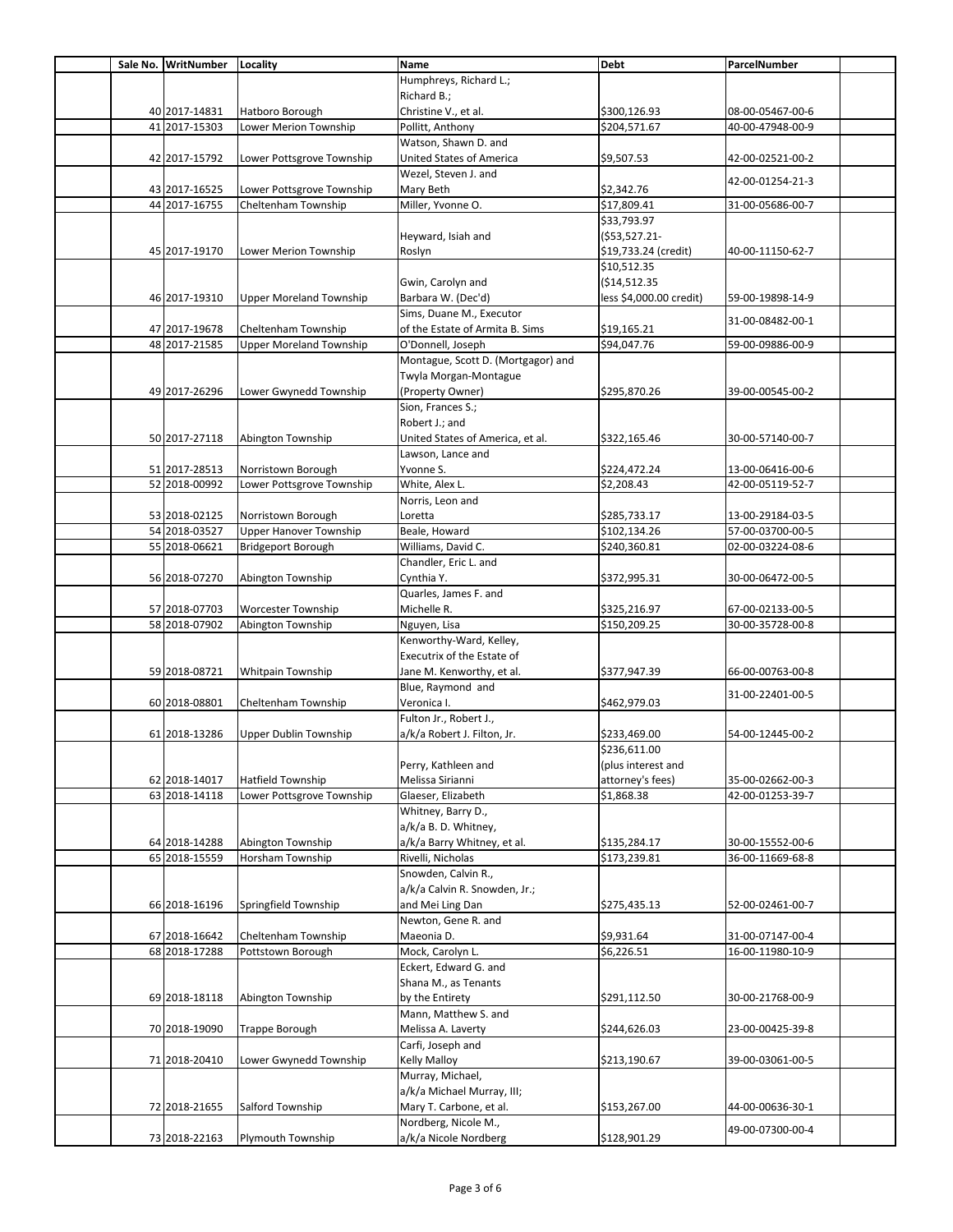|  | Sale No. WritNumber | Locality                         | <b>Name</b>                        | <b>Debt</b>  | ParcelNumber     |  |
|--|---------------------|----------------------------------|------------------------------------|--------------|------------------|--|
|  |                     |                                  | Sandler, David and                 |              |                  |  |
|  | 74 2018-22347       | Cheltenham Township              | Karen J.                           | \$95,902.97  | 31-00-19330-00-7 |  |
|  |                     |                                  | O'Connor, Timothy J. and           |              |                  |  |
|  |                     |                                  |                                    |              |                  |  |
|  | 75 2018-22526       | Pottstown Borough                | Barbara G.                         | \$3,916.29   | 16-00-18364-00-7 |  |
|  |                     |                                  | O'Connor, Timothy J. and           |              |                  |  |
|  | 76 2018-22528       | Pottstown Borough                | Barbara G.                         | \$3,441.82   | 16-00-15864-00-5 |  |
|  |                     |                                  | Long, Robert R. and                |              |                  |  |
|  | 77 2018-27628       | Norristown Borough               | Jane T. Vogel                      | \$31,147.01  | 13-00-10964-00-3 |  |
|  |                     |                                  | Miller, Calvin and                 |              |                  |  |
|  | 78 2019-00174       | Cheltenham Township              | Annette Miller                     | \$405,977.09 | 31-00-21991-00-1 |  |
|  |                     |                                  | Milks, Thomas J. and               |              |                  |  |
|  | 79 2019-00619       | <b>Upper Moreland Township</b>   | Corinne Ann                        |              | 59-00-19898-95-9 |  |
|  |                     |                                  |                                    | \$111,730.37 |                  |  |
|  |                     |                                  | Hazzard III, Thomas C. and         |              |                  |  |
|  | 80 2019-01326       | <b>Upper Hanover Township</b>    | Courtney A.                        | \$281,944.23 | 57-00-01016-60-1 |  |
|  |                     |                                  | Wright, Moshe D., Executor         |              |                  |  |
|  |                     |                                  | of the Estate of                   |              |                  |  |
|  | 81 2019-01989       | Pottstown Borough                | Joseph L. Carroll, et al.          | \$75,073.02  | 16-00-02648-00-9 |  |
|  |                     |                                  | East Coast Investors, LLC          |              |                  |  |
|  |                     |                                  | (Mortgagor) and                    |              |                  |  |
|  |                     |                                  | AnnaBella W. Wood                  |              |                  |  |
|  | 82 2019-04825       | Cheltenham Township              | (Property Owner)                   | \$294,645.58 | 31-00-04075-00-7 |  |
|  |                     |                                  |                                    |              |                  |  |
|  |                     |                                  | Rudakewych, Lee and                |              |                  |  |
|  | 83 2019-06411       | Cheltenham Township              | Oksana M. Korzeniowski (Dec'd)     | \$364,605.36 | 31-00-27382-00-1 |  |
|  |                     |                                  | Martin, Tracey E.,                 |              |                  |  |
|  | 84 2019-07045       | Whitemarsh Township              | a/k/a Tracey Martin                | \$195,567.92 | 65-00-09976-25-5 |  |
|  | 85 2019-07764       | West Norriton Township           | Marsh, Christopher J.              | \$7,631.13   | 63-00-00881-26-2 |  |
|  | 86 2019-12387       | Abington Township                | Liles, Herbert                     | \$245,554.36 | 30-00-57008-00-4 |  |
|  | 87 2019-14393       | Norristown Borough               | Perry, Stacey M.                   | \$172,385.34 | 13-00-09284-00-9 |  |
|  | 88 2019-14408       | Cheltenham Township              | Jones, Marla                       | \$7,950.58   | 31-00-29434-00-1 |  |
|  | 89 2019-14436       | <b>East Norriton Township</b>    | Smith, Thomas                      | \$235,041.54 | 33-00-03862-00-2 |  |
|  | 90 2019-14592       | Pottstown Borough                | Deegan, Gregory P.                 | \$5,135.24   | 16-00-29124-00-2 |  |
|  | 91 2019-15521       | Pottstown Borough                | Bergey Jr., James F.               | \$4,153.19   | 16-00-07620-00-5 |  |
|  |                     |                                  | Trout, Patricia A. and             |              |                  |  |
|  | 92 2019-16437       | Souderton Borough                | James R. (Dec'd)                   | \$2,503.62   | 21-00-06732-00-6 |  |
|  |                     |                                  |                                    |              |                  |  |
|  | 93 2019-16747       | New Hanover Township             | Forsyth, Bruce Leonard             | \$275,161.70 | 47-00-07832-40-1 |  |
|  |                     |                                  | Dimitri, Arthur J. and             |              |                  |  |
|  | 94 2019-17217       | Upper Dublin Township            | Ellen M.                           | \$12,483.70  | 54-00-00127-02-6 |  |
|  |                     |                                  | Freedenberg, Helen K.,             |              |                  |  |
|  | 95 2019-17778       | Whitemarsh Township              | a/k/a Helen Freedenberg            | \$251,577.33 | 65-00-00185-08-3 |  |
|  |                     |                                  | Wyatt, Danny,                      |              |                  |  |
|  |                     |                                  | a/k/a Danny Wyatt, Jr.,            |              | 16-00-15856-38-1 |  |
|  | 96 2019-18088       | Pottstown Borough                | a/k/a Danny Ray Wyatt, Jr., et al. | \$387,042.60 |                  |  |
|  | 97 2019-18309       | Upper Dublin Township            | Burnetta Jr., Thomas E.            | \$67,203.46  | 54-00-02380-10-4 |  |
|  |                     |                                  | Kolea Jr., John and                |              |                  |  |
|  | 98 2019-18434       | <b>Upper Merion Township</b>     | Stephanie                          | \$359,761.70 | 58-00-18969-31-3 |  |
|  |                     | Lower Frederick Township         |                                    |              | 38-00-01282-00-3 |  |
|  | 99 2019-18737       |                                  | Heitz, Howard                      | \$8,024.89   |                  |  |
|  |                     |                                  | Wampole, Walter N. and             |              |                  |  |
|  | 100 2019-19351      | Pottstown Borough                | Jean A.                            | \$4,736.45   | 16-00-23236-00-4 |  |
|  | 101 2019-19528      | Royersford Borough               | Pukowsky, Alison                   | \$282,489.41 | 19-00-00584-00-9 |  |
|  | 102 2019-20002      | Norristown Borough               | Davis, Roslyn                      | \$204,644.28 | 13-00-27636-00-8 |  |
|  |                     |                                  | Boyle, John F.,                    |              |                  |  |
|  | 103 2019-20336      | Hatfield Township                | a/k/a John Frederick Boyle         | \$374,010.41 | 35-00-02284-00-3 |  |
|  | 104 2019-20698      | West Norriton Township           | Obermiller, Joseph                 | \$70,074.29  | 63-00-00881-19-9 |  |
|  |                     |                                  | Rector, Michael,                   |              |                  |  |
|  |                     |                                  | Heir of Herbert Lee                |              |                  |  |
|  | 105 2019-20738      | Abington Township                |                                    |              | 30-00-38384-00-7 |  |
|  |                     |                                  | Rector, et al.                     | \$169,419.26 |                  |  |
|  | 106 2019-20780      | <b>Upper Providence Township</b> | Rankin, Maria A.                   | \$549,503.89 | 61-00-00723-00-1 |  |
|  | 107 2019-21083      | Pottstown Borough                | Savage, Janie M.                   | \$107,112.51 | 16-00-09028-00-1 |  |
|  |                     |                                  | Beatty, Kenneth and                |              |                  |  |
|  | 108 2019-21475      | Upper Providence Township        | Loretta                            | \$20,185.44  | 61-00-01660-16-9 |  |
|  |                     |                                  | Mauger, Lawrence,                  |              |                  |  |
|  |                     |                                  | a/k/a Lawrence D.;                 |              |                  |  |
|  | 109 2019-21591      | Pottstown Borough                | and Patty Mauger, et al.           | \$15,594.39  | 16-00-05288-00-6 |  |
|  | 110 2019-21628      | Pottstown Borough                | Galamba, Matthew J.                | \$106,977.61 | 16-00-29116-00-1 |  |
|  |                     |                                  | Berntson, Angela T. and            |              |                  |  |
|  | 111 2019-22314      | Abington Township                | Timothy J. Garlick                 | \$190,500.14 | 30-00-66556-00-5 |  |
|  |                     |                                  | Farkosh, Stephen and               |              |                  |  |
|  | 112 2019-23127      | Upper Pottsgrove Township        | Carl L. (Dec'd)                    | \$5,711.21   | 60-00-02005-00-5 |  |
|  |                     |                                  | Graves Jr., Joseph C. and          |              |                  |  |
|  |                     |                                  |                                    |              |                  |  |
|  | 113 2019-23254      | Plymouth Township                | Jacqueline N.                      | \$15,937.92  | 49-00-04108-64-9 |  |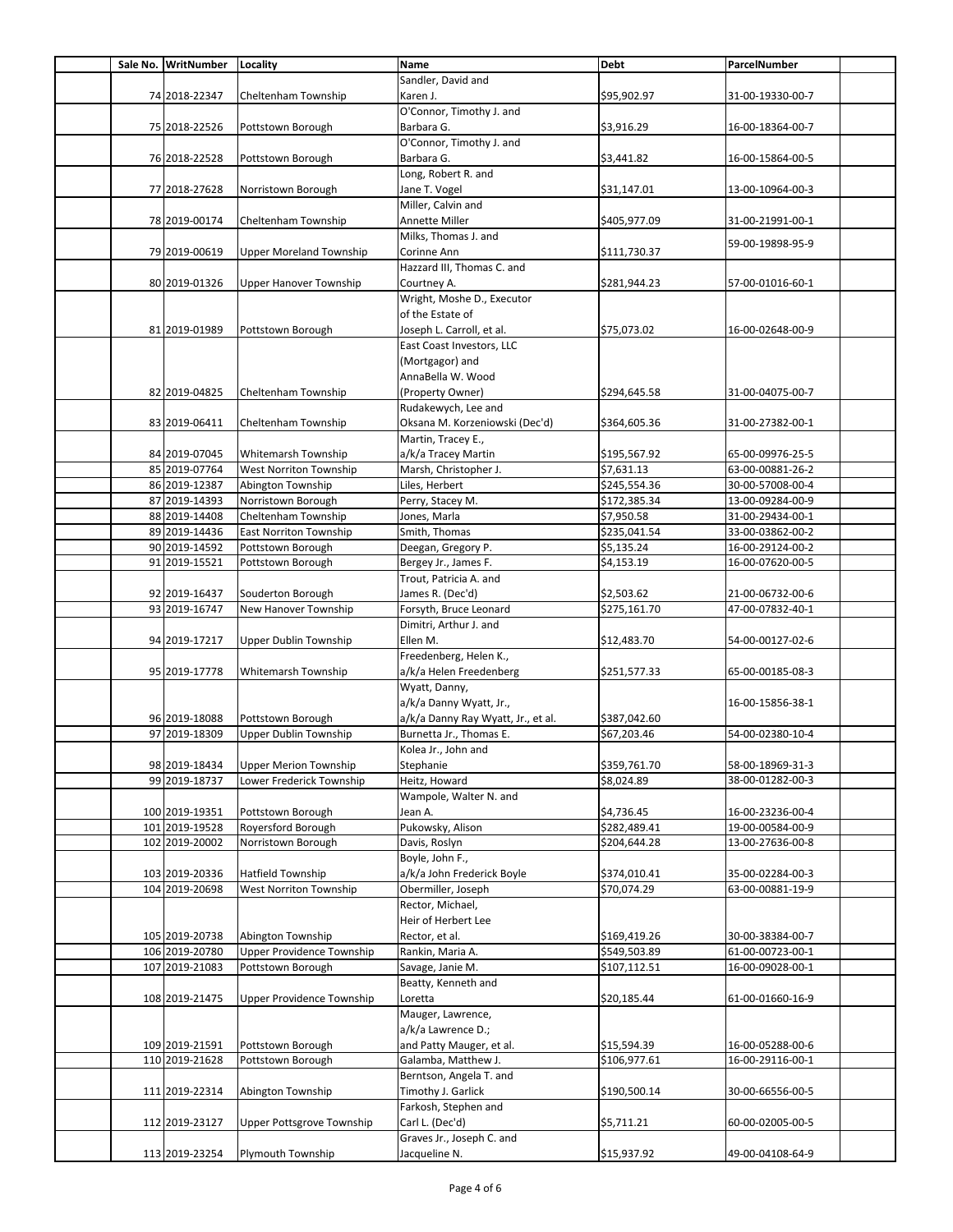|  | Sale No. WritNumber | Locality                       | Name                              | <b>Debt</b>          | ParcelNumber      |  |
|--|---------------------|--------------------------------|-----------------------------------|----------------------|-------------------|--|
|  |                     |                                | Koestel, Walter, and              |                      |                   |  |
|  |                     |                                | Carole Ann Koestel,               |                      |                   |  |
|  | 114 2019-23377      | Upper Frederick Township       | a/k/a Carole Koestel, h/w         | \$410,088.54         | 55-00-00679-00-4  |  |
|  |                     |                                | Rines, Joseph, Administrator      |                      |                   |  |
|  |                     |                                |                                   |                      |                   |  |
|  |                     |                                | of the Estate of                  |                      | 30-00-66776-00-1  |  |
|  | 115 2019-23406      | Abington Township              | Joseph A. Gaskin                  | \$188,858.58         |                   |  |
|  | 116 2019-23809      | Cheltenham Township            | Johnson, Diane C.                 | \$7,967.04           | 31-00-24598-00-4  |  |
|  |                     |                                | Rudolph, Isaac L. and             |                      |                   |  |
|  | 117 2019-23833      | Souderton Borough              | Jessica L.                        | \$230,255.99         | 21-00-06856-00-8  |  |
|  | 118 2019-24473      | Narberth Borough               | Rice, Thomas G.                   | \$410,880.19         | 12-00-01174-00-2  |  |
|  | 119 2019-24900      | New Hanover Township           | Shannon Burghardt                 | \$246,046.92         | 47-00-05020-58-1  |  |
|  |                     |                                | McCall, Martin W. and             |                      |                   |  |
|  | 120 2019-25088      | Cheltenham Township            | Nicole D. Swayze McCall           | \$14,370.06          | 31-00-16684-00-7  |  |
|  | 121 2019-25158      | Cheltenham Township            | Johnson, Eric                     | \$7,793.86           | 31-00-04444-00-7  |  |
|  |                     |                                | Davidheiser, Thomas, Heir         |                      |                   |  |
|  | 122 2019-25298      | Upper Pottsgrove Township      | of Evelyn Davidheiser, Dec'd      | \$194,699.28         | 60-00-2335-00-8   |  |
|  |                     |                                |                                   |                      |                   |  |
|  | 123 2019-26174      | Hatboro Borough                | Conard, Thomas                    | \$197,913.88         | 08-00-03028-00-6  |  |
|  |                     |                                | Johnson, Louella M.,              |                      |                   |  |
|  | 124 2019-26473      | <b>Upper Gwynedd Township</b>  | a/k/a Louella Johnson             | \$294,329.57         | 56-00-08770-00-3  |  |
|  |                     |                                | Halpin III, Charles A.J.,         |                      |                   |  |
|  |                     |                                | PR of the Estate of               |                      |                   |  |
|  | 125 2019-27320      | Norristown Borough             | Sandra L. Jacoby                  | \$123,156.83         | 13-00-36892-00-4  |  |
|  |                     |                                | Delisser, Lawton and              |                      |                   |  |
|  | 126 2019-28214      | Norristown Borough             | United State of America           | \$260,550.82         | 13-00-01140-00-8  |  |
|  |                     |                                | Thompson, Abbott W. and           |                      |                   |  |
|  |                     |                                | Patricia J., a/k/a Patricia J.    |                      | 12-00-03856-00-2  |  |
|  | 127 2019-29517      | Narberth Borough               | Sheridan-Thompson, Dec'd          | \$562,655.30         |                   |  |
|  |                     |                                |                                   |                      |                   |  |
|  | 128 2020-00509      | Abington Township              | Klein, Karl H.                    | \$172,334.00         | 30-00-50904-00-6  |  |
|  |                     |                                | Bateman, Kathleen J. and          |                      | 33-00-09721-00-2  |  |
|  | 129 2020-01353      | <b>East Norriton Township</b>  | John G. (Dec'd)                   | \$242,416.33         |                   |  |
|  |                     |                                |                                   | \$965,140.62         |                   |  |
|  |                     |                                |                                   | (plus legal interest |                   |  |
|  |                     |                                |                                   | in the amount of     | 36-00-037818-00-8 |  |
|  |                     |                                |                                   | \$125.337.04         | (Premises "A")    |  |
|  |                     |                                | Weisbaum, Adam,                   | for a subtotal of    | 36-00-03835-00-8  |  |
|  | 130 2020-02659      | Horsham Township               | a/k/a Adam M.                     | \$1,090,477.66)      | (Premises "B")    |  |
|  |                     |                                |                                   | \$188,518.21         |                   |  |
|  |                     |                                |                                   |                      |                   |  |
|  |                     |                                |                                   | plus legal interest  |                   |  |
|  |                     |                                |                                   | in the amount of     | 11-00-09548-00-8  |  |
|  |                     |                                |                                   | \$16,763.56          | (Premises "A")    |  |
|  |                     |                                | Islam, Ashraful and               | for a subtotal of    | 46-00-00811-00-7  |  |
|  | 131 2020-02775      | Lansdale Borough               | Dilruba                           | \$205,2813.57        | (Premises "B")    |  |
|  |                     |                                | Klotz, Lisa M.,                   |                      |                   |  |
|  | 132 2020-03630      | Schwenksville Borough          | a/k/a Lisa                        | \$104,822.37         | 20-00-00059-03-8  |  |
|  |                     |                                | Levy, Nicole,                     |                      |                   |  |
|  |                     |                                | Heir of Arthur Burn,              |                      |                   |  |
|  | 133 2020-05167      | <b>Upper Moreland Township</b> | Dec'd, et al.                     | \$35,741.51          | 59-00-19898-53-6  |  |
|  |                     |                                | Coccio, Damian,                   |                      |                   |  |
|  |                     |                                | Heir of Helen A.                  |                      |                   |  |
|  |                     | <b>Plymouth Township</b>       |                                   |                      |                   |  |
|  | 134 2020-06329      |                                | Coccio, et al.                    | \$187,707.86         | 49-00-02827-00-4  |  |
|  | 135 2020-14312      | Upper Dublin Township          | Burns, Patricia L.                | \$8,100.59           | 54-00-07855-00-2  |  |
|  |                     |                                |                                   | \$587,831.38         |                   |  |
|  |                     |                                | Owens, David and                  | (plus interest to    |                   |  |
|  | 136 2020-14689      | Jenkintown Borough             | Vanessa                           | Sale date)           | 10-00-04520-00-6  |  |
|  |                     |                                | House to Home Strategies, LLC and |                      |                   |  |
|  | 137 2020-15343      | Lower Providence Township      | <b>Trevor Krill Guarantor</b>     | \$945,957.20         | 43-00-11698-00-4  |  |
|  |                     |                                | Revocable Trust of                |                      |                   |  |
|  |                     |                                | Gerhard G. Malguth and            |                      |                   |  |
|  | 138 2020-15748      | Upper Providence Township      | Patricia Leisner Clements         | \$18,826.27          | 61-00-01662-55-4  |  |
|  |                     |                                |                                   |                      | 40-00-43360-00-7; |  |
|  |                     |                                |                                   |                      |                   |  |
|  | 139 2020-18771      | Lower Merion Township          | Old Gulph Farm Developers, LLC    | \$1,424,381.70       | 40-00-43360-20-5  |  |
|  |                     |                                |                                   |                      | 40-00-43359-50-3; |  |
|  | 140 2020-18786      | Lower Merion Township          | Old Gulph Farm Developers, LLC    | \$1,153,338.21       | 40-00-43360-10-6  |  |
|  | 141 2020-19045      | Upper Gwynedd Township         | Walters, Sylvannya C.             | \$277,409.85         | 56-00-04556-20-3  |  |
|  | 142 2020-19197      | Douglass Township              | Fosnocht, Peggy S.                | \$164,274.57         | 32-00-07852-00-9  |  |
|  |                     |                                | Eberle, Timothy and               |                      |                   |  |
|  | 143 2020-20729      | Royersford Borough             | Tamara                            | \$153,822.98         | 19-00-03528-00-8  |  |
|  |                     |                                | Clea, Frederick L. and            |                      |                   |  |
|  | 144 2020-20747      | Cheltenham Township            | Latiya Clea, Dec'd, et al.        | \$259,069.45         | 31-00-12415-00-1  |  |
|  |                     |                                |                                   |                      |                   |  |